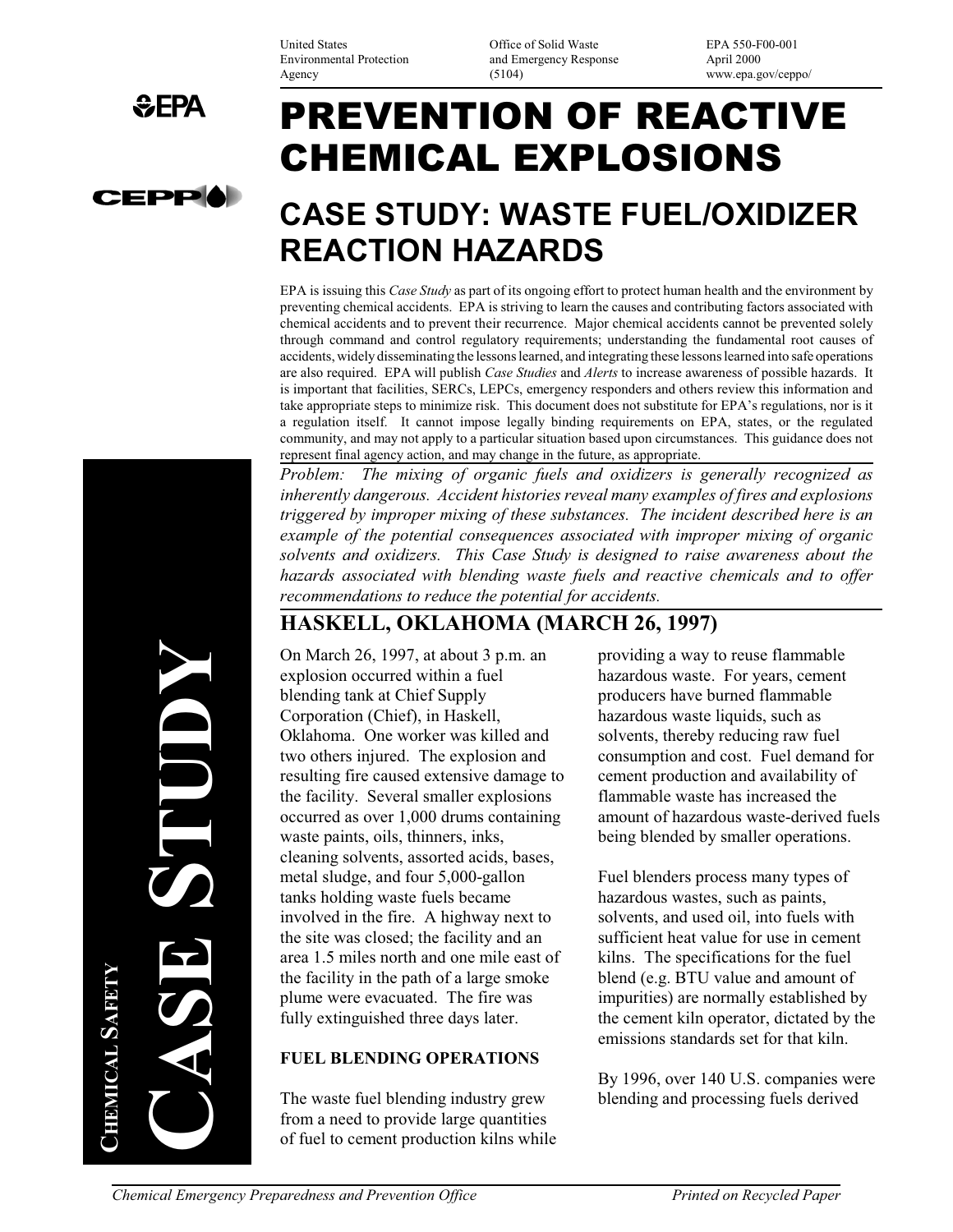from hazardous wastes for use in cement kilns. These facilities are subject to regulations under the Resource Conservation and Recovery Act (RCRA) for the treatment, storage, and disposal of hazardous waste. The RCRA regulations establish general operating practices and procedures for blending operations. For example, "the owner or operator of a facility that treats, stores or disposes ignitable or reactive waste, or mixes incompatible waste or incompatible wastes and other materials, must take precautions to prevent reactions which: (1) Generate extreme heat or pressure, fire or explosions, or violent reactions; ..." (US EPA, 40 CFR 264.17)

Although the regulations do not place extensive requirements on the types of hazardous wastes that can be blended, some states prohibit the blending of certain wastes. "Beyond these restrictions, the specifications for the hazardous wastes that are blended into fuels are primarily determined by the cement producers, whose operations must meet the regulations' standards for emissions and other requirements." (US GAO, 1996)

#### **ACCIDENT INVESTIGATION**

Because of the severity of the consequences and the opportunity for lessons learned, EPA conducted a limited accident investigation to better understand and communicate the major causal factors contributing to this event. EPA's investigation focused on the fuel blending operations and characteristics of the substances involved.

#### Fuel Production and Chemicals

Chief produced various fuels by blending different wastes composed primarily of spent (used) solvents and cleaners (liquid and sludge). Several months prior to this incident, Chief instituted a practice of adding "lab pack" materials, which had been left on-site by the previous owners of the facility, to the fuel blending process. "Lab packs" are containers that hold small jars, bottles or other containers of assorted laboratory chemicals destined for disposal. These lab packs contained various oxidizers including perchlorates, nitrites, and chlorates.

Compatibility tests performed by Chief's lab personnel on the lab pack oxidizers showed that mixing different oxidizer groups caused reactions, ranging from simple heat buildups to small detonations. The lab personnel were concerned about these reactions; consequently various types of oxidizers from the lab packs were separated from each other. Five-gallon buckets were

used to store the segregated oxidizers for later addition to the waste fuel blend.

#### Blending Process and Equipment

Chief blended wastes in two, 1,000 gallon vertical tanks called "dispersers." The disperser involved in the incident was equipped with a mixer (a blade mounted on a shaft connected to a motor on top of the tank). The blade was positioned about 1½ feet from the bottom of the tank. To avoid excessive splashing and generation of vapors and fumes, the mixer was not supposed to be started until the liquid level in the disperser fully covered the blade; the amount needed to cover the blade was 400-500 gallons (between seven to nine 55-gallon drums of liquid), or about half of the tank capacity. The disperser was open to the atmosphere; no nitrogen or other inert gas blanketing was used to suppress flammable vapors.

The disperser had two top openings: a large semicircular "half-moon" opening with a tray for adding liquids from 55-gallon drums; and a one foot square opening used for adding lab packs. A grate was positioned across the large opening to keep any "large chunks" in the waste from falling into the tank. Typically, wastes of greater fuel value and lower contamination were added to the disperser first followed by lower grade materials to achieve a better quality fuel blend.

Oxidizers were to be added to the fuel blend only after ensuring that the disperser was 3/4 full and the mixer running, according to an unwritten procedure used by lab personnel. Chief employees stated that there was no concern for adding the oxidizers to the liquid fuels, but addition might be dangerous if the oxidizer powders were mixed together without a large quantity of liquid fuel in the disperser. The liquid fuel acted as a heat sink for the oxidizers.

#### The Incident

On the day of the incident, two workers were on top of the disperser pouring liquids from 55-gallon drums into the disperser. They were starting a new batch and only four drums of liquid had been added to the tank when a lab employee at the top of the tank added one bucket of chlorates, one bucket of perchlorates, and one bucket of nitrites (about 3-4 inches of dry material in each 5 gallon bucket) to the disperser. The mixer was not running at this time.

Thirty-to-sixty seconds after the oxidizers were added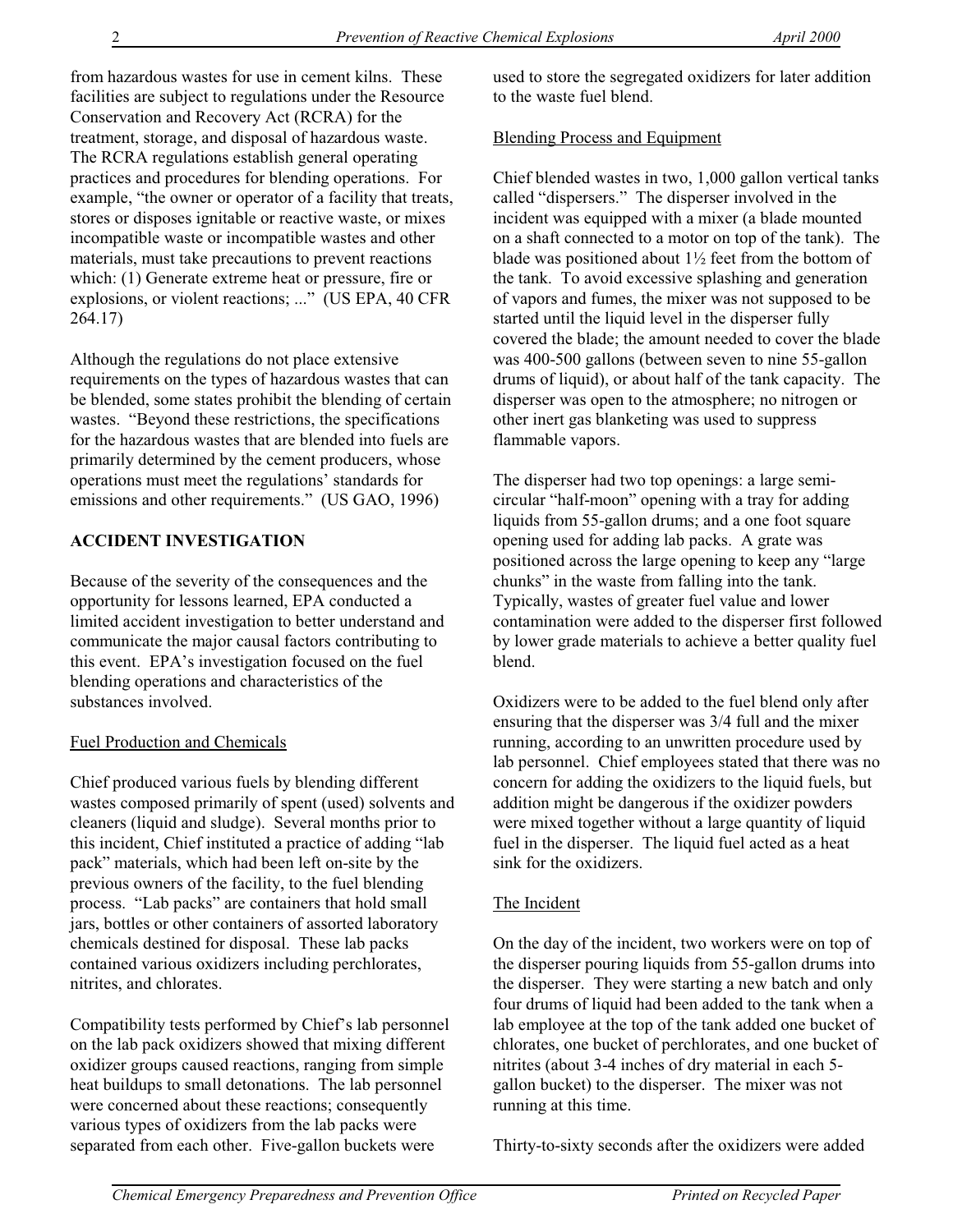and while waste from a fifth drum was being dumped into the tank, liquid suddenly erupted back out of the large tank opening, followed by an explosion and fireball. The fireball fatally engulfed the employee who was pouring the drums and started a large fire in the building. The fire spread to other flammable materials stored throughout the building.

#### Chemical Hazards - Oxidizers

As noted above, Chief attempted to dispose of a variety of strong oxidizers including chlorates, nitrites, and perchlorates. Strong oxidizers generally are considered to be incompatible with many organic substances because of the potential for dangerous reactions. EPA indicates that chlorates, perchlorates, and other strong oxidizers are potentially incompatible with alcohols, halogenated hydrocarbons, other reactive organic compounds and solvents, and other flammable and combustible wastes. The potential consequences of mixing such incompatible materials are fire, explosion, or violent reaction. Although "It is possible for potentially incompatible wastes to be mixed in a way that precludes a reaction . . . ," none of the examples provided applies to mixing oxidizers with organic substances. EPA knows of no method of mixing oxidizers with oxidizable substances that would preclude a reaction (US EPA).

Perchlorates in particular may undergo hazardous reactions with organic substances and have been involved in a number of hazardous incidents. "Mixtures of any perchlorates with oxidizable substances are . . . highly explosive and must be treated accordingly ... avoid friction, heating, sparks, or shock from any source, and provide suitable isolation, barricades, and protective clothing for personnel." (Schumacher, 1960)

Further, methyl, ethyl, benzyl, and propyl perchlorate are readily formed by reaction of perchloric acid with the corresponding alcohol (Schumacher, 1960 and Bretherick, 1985); ethyl perchlorate formed from ethanol and perchloric acid is "reputedly the most explosive substance known" (Bretherick 1985). In addition, the above alcohols can also react violently or explosively with perchlorates (Kirk-Othmer, 1995).

#### Chemical Analysis

EPA collected residue samples at various locations after the incident to determine what chemical substances may have been present and what may have triggered the explosion. **Exhibit 1** lists the substances and concentrations found in samples taken from the disperser where the accident originated. The exhibit also notes potential reactions of each substance with oxidizers and perchlorates or perchloric acid.

Most of the substances present after the explosion are flammable or combustible. The phenols and benzyl alcohol are readily oxidizable and could have participated in reactions (possibly violent) with the oxidizers added to the mixture. In addition, the phenols and the alcohol are hydroxyl compounds and potentially could have reacted with perchlorates to form perchlorate esters (which are generally very explosive), particularly if free perchloric acid was present along with the perchlorate salt or formed when the perchlorate salt was added to the solvent mixture.

Although more extreme conditions are required than for phenols and alcohols, the ketones and aromatic hydrocarbons could have been oxidized under some conditions by the oxidizers added to the mixture (e.g., other reactions could have provided enough heat to initiate oxidation; materials that might act as a catalyst could have been present). The ketones and two of the aromatic hydrocarbons (toluene and xylenes) are commonly used in printing ink solvents handled by Chief (Kirk-Othmer, 1995).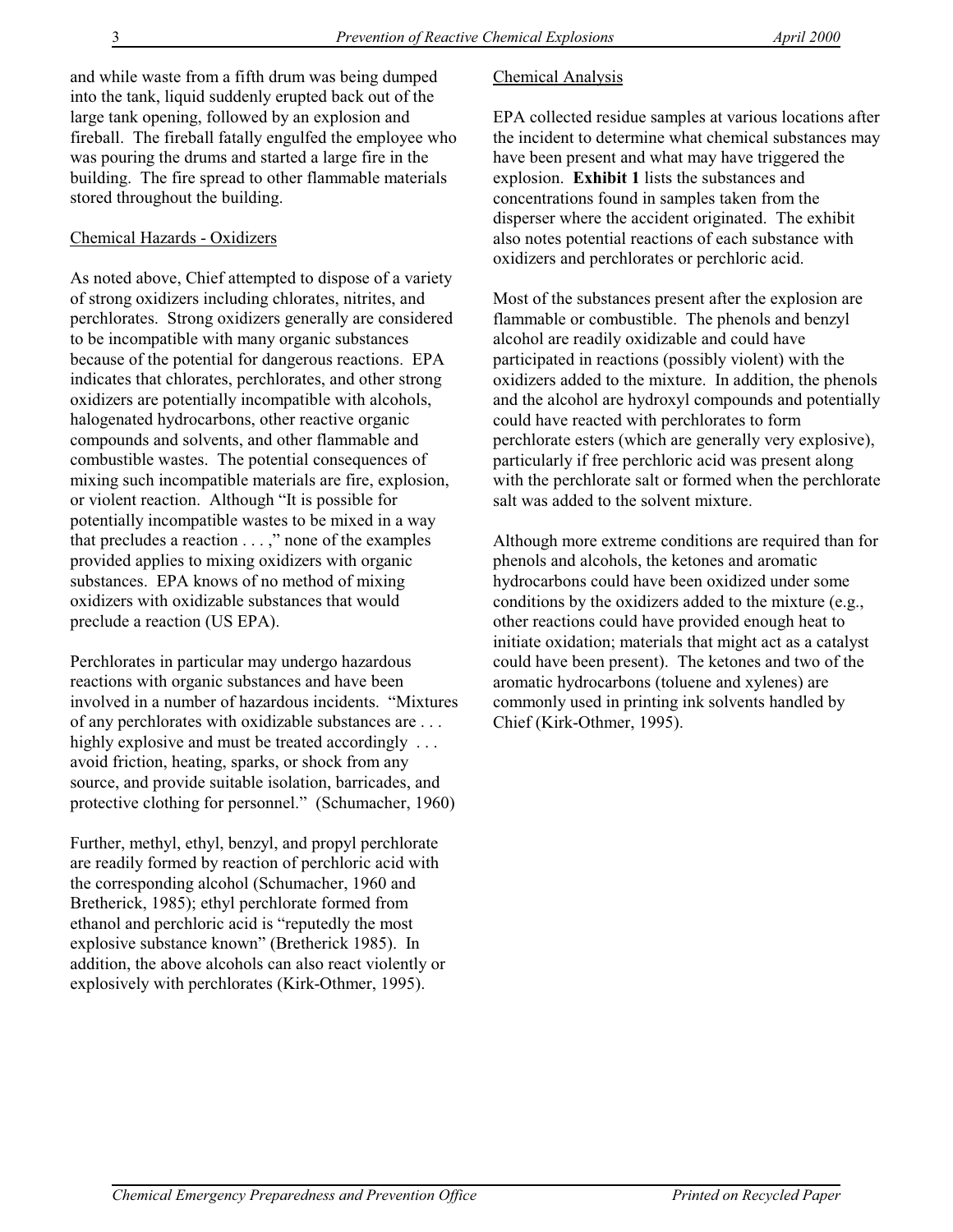#### **Exhibit 1**: Substances Detected in Samples Collected From Top of Disperser

| Chemical                                                                                               | Conc.<br>(mg/L) | <b>Potential Reaction with Oxidizers</b>                                                                                                                   | <b>Potential Reaction with Perchlorates</b><br>(Other than Oxidation)                                             |
|--------------------------------------------------------------------------------------------------------|-----------------|------------------------------------------------------------------------------------------------------------------------------------------------------------|-------------------------------------------------------------------------------------------------------------------|
| Ketones - Solvent for rotogravure inks; limited use for flexographic inks. (Flammable)                 |                 |                                                                                                                                                            |                                                                                                                   |
| Acetone                                                                                                | 7,000           | Oxidized by strong oxidizers under vigorous conditions<br>to carboxylic acids (not found in residues). Could be<br>oxidation product of isopropyl alcohol. | None reported.                                                                                                    |
| Methyl ethyl ketone                                                                                    | 2,700           | Oxidized by strong oxidizers under vigorous conditions<br>to carboxylic acids (not found in residues). Could be<br>oxidation product of alcohol.           | None reported.                                                                                                    |
| Phenols Not commonly used as solvent. Phenolic resins are used in certain types of inks. (Combustible) |                 |                                                                                                                                                            |                                                                                                                   |
| 4-Methyl phenol<br>(p-Cresol)                                                                          | 32              | Phenols readily oxidize to a variety of products                                                                                                           | Not reported - might expect formation of<br>perchlorate esters with perchloric acid, by analogy<br>with alcohols. |
| Phenol                                                                                                 | 276             | Same as above.                                                                                                                                             | Same as above.                                                                                                    |
| Aromatic Alcohol - Not commonly used as solvent in printing ink. (Combustible)                         |                 |                                                                                                                                                            |                                                                                                                   |
| Benzyl alcohol                                                                                         | 353             | Oxidized by strong oxidizers to benzoic acid.                                                                                                              | Potentially could form benzyl perchlorate (reported<br>to be explosive) in reaction with perchloric acid.         |
| Aromatic Hydrocarbons - Some solvent use for rotogravure inks. (Flammable)                             |                 |                                                                                                                                                            |                                                                                                                   |
| Ethyl benzene (Not<br>commonly used as solvent in<br>printing ink)                                     | 370             | Side-chain oxidation by strong oxidizers under vigorous<br>conditions.                                                                                     | None reported.                                                                                                    |
| Toluene (Solvent for<br>rotogravure inks.)                                                             | 14,000          | Side-chain oxidation by strong oxidizers under vigorous<br>conditions to benzoic acid, other products.                                                     | None reported.                                                                                                    |
| Xylenes (Solvent for<br>rotogravure inks.)                                                             | 2,400           | Side-chain oxidation by strong oxidizers under vigorous<br>conditions.                                                                                     | None reported.                                                                                                    |

Note: The analytical results presented in this Exhibit may not provide an accurate representation of the composition of the solvent before the explosion and fire for several reasons: (1) some substances, particularly those directly involved in the explosion, may have been decomposed by the explosion or heat of the fire, or may have been completely combusted; and (2) analysis, conducted by the Oklahoma Department of Environmental Quality, was not carried out for all possible substances present.

#### **KEY FINDINGS**

The immediate cause of the explosion and fire was most likely a violent reaction of oxidizers in the disperser in the presence of flammable liquid and vapor. Since only four drums had been dumped into the previously empty disperser, only about 9" of liquid would be in the bottom of the tank, or about half of the amount needed to reach the mixer. This allowed the solid oxidizers to pile up at the bottom of the tank, most likely right below the small tank opening, in direct contact with each other and with flammable solvent liquid and vapor. Although the exact chemical mechanism is not precisely known, given the chemicals present in the disperser residue (**Exhibit 1**), a violent reaction could have occurred because:

The waste printing ink solvents typically handled by Chief could have violently reacted with the

perchlorates added to the disperser.

- The perchlorate salt could have contained free perchloric acid, or perchloric acid possibly could have formed when the salt was added to the solvent mixture. If the solvent contained even a small amount of ethanol (or other alcohols), and if even a small amount of perchloric acid was present, explosive ethyl perchlorate (or other explosive organic perchlorate esters) could have been formed.
- Waste printing ink solvents potentially could contain a variety of pigment residues that could react violently with strong oxidizers. Such a reaction could have initiated or contributed to the explosion.

#### Contributing Factors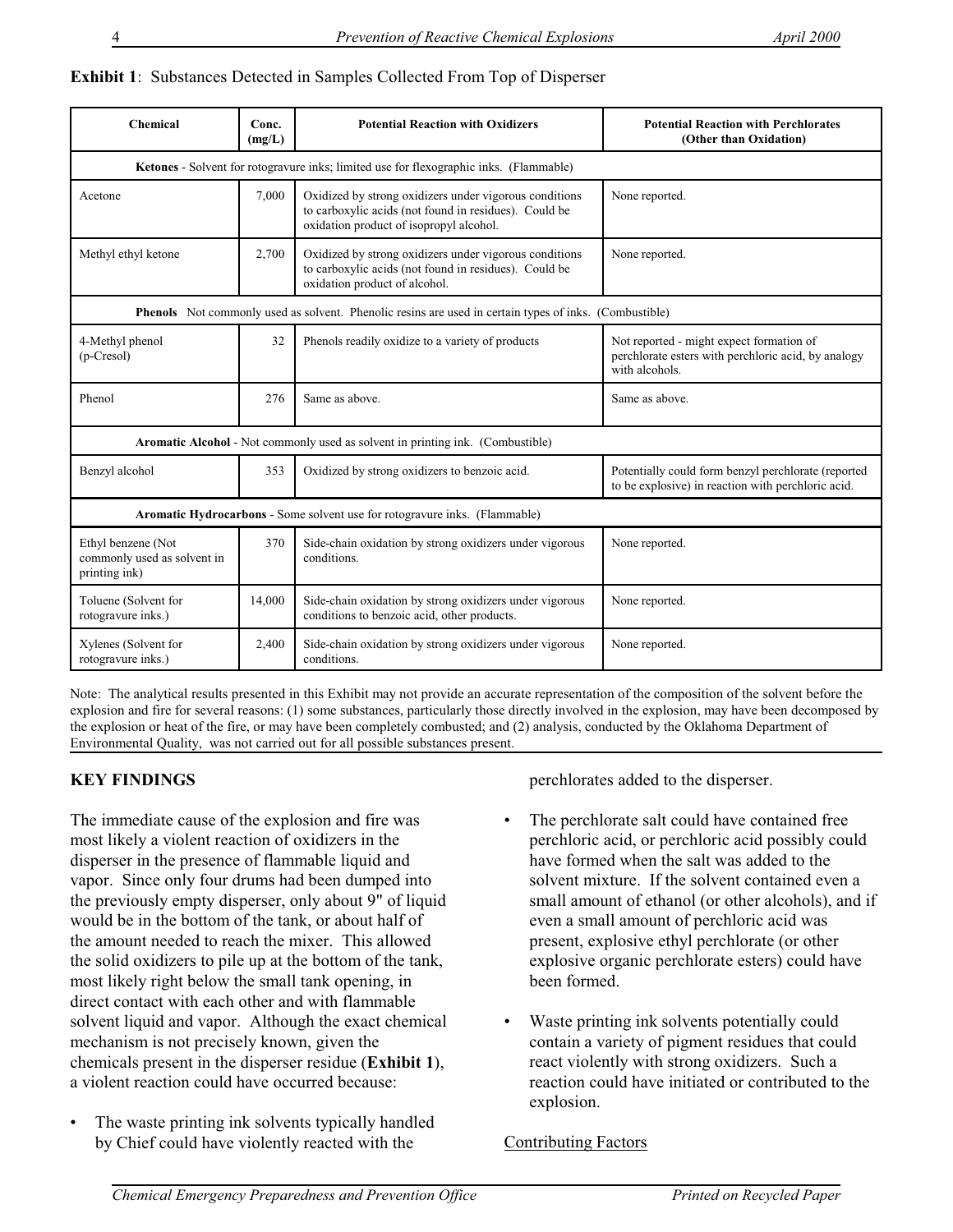Several management and operational safety factors contributed to the reaction, explosion and fire, including, but not limited to:

- Although chemical compatibility tests were conducted on the oxidizers and concern was raised about the potential for an adverse reaction, the reaction chemistry, potential for explosion and fire in the blending operation, recognition of accident history, and evaluation of hazards may not have been completely examined, understood, or documented prior to instituting the practice of adding lab pack materials to the fuel blends.
- Lab results and concerns were not communicated clearly to all other operators. No system for instituting and documenting such communications was in place at the facility.
- Although a procedure for adding the oxidizers to the waste fuel blend was established, it was not evaluated for safety or documented as a Standard Operating Procedure (SOP). The consequences of deviation from this procedure were not evaluated, communicated or understood. It is not known if any training on this procedure occurred or if the company had a management system for SOPs.
- No controls, barriers, or layers of protection, other than the unwritten procedure, were established to ensure that the mixing procedure was always followed, to minimize the consequences of human error, or to preclude or minimize the possibility of an abnormal reaction situation or its consequences when the oxidizers were added to the solvent mixture.

#### **STEPS FOR ACCIDENT PREVENTION**

Disposing of oxidizers by mixing them with organic solvents is generally recognized as inherently hazardous; common references warn against mixing oxidizers with organic or combustible materials. Perchlorates, which Chief added to the solvent mixture, are recognized as a particularly severe explosion hazard. Many past accidents have been reported involving explosions and fires that have resulted from reactions between oxidizers and organic substances. Although the analysis presented here does not identify the exact cause of the explosion and fire at Chief, the analysis shows that the potential for such an incident exists whenever strong oxidizers, such as those used at Chief, are mixed with oxidizable and combustible organic substances, like the solvent

mixture at Chief. When the oxidizer is a perchlorate, as was one of the oxidizers mixed with solvents at Chief, the danger increases.

Here are some steps that facilities should take to address the hazards of reactions between oxidizers and waste fuels. If these hazards are not well understood and addressed, oxidizers and oxidizable substances (fuels) must not be mixed because of the potential for dangerous unknown reactions. These steps are based on the findings associated with this incident and on the recognition that most chemical accidents can be successfully prevented if a management system is in place that ensures that all chemical and process hazards are well understood. Facilities should be designed, constructed, maintained, and safely operated day-after-day with those hazards under control. This approach, and these steps, applies to any facility handling any hazardous substance.

- The chemicals and reaction mechanisms associated with the substances mixed or blended must be well understood and documented. Facilities need to conduct the necessary information searches or laboratory tests to ensure that all reaction mechanisms are known and documented, especially those that may trigger fires or explosions as a result of abnormal situations or changes in chemicals mixed.
- Chemical and process hazards must be understood and addressed. Once the reaction mechanisms are well understood, facilities need to ensure that process equipment, controls, and procedures are designed, installed, and maintained to safely operate the process. A formal hazard review using techniques like 'What-If' or 'Hazop' can help identify opportunities for failure (e.g., human error, mechanical failure) and layers of protection to minimize the consequences of such failures, based on established codes and standards, industry practices, regulations (federal or state) and common sense.
- All employees need to understand the chemical and process hazards. All personnel should openly communicate information about hazards and process conditions and understand the consequences of deviations and unusual situations. Facilities should establish mechanisms for documenting and sharing such information.
- Standard Operating Procedures (SOPs) are essential to safe operations. Facilities should